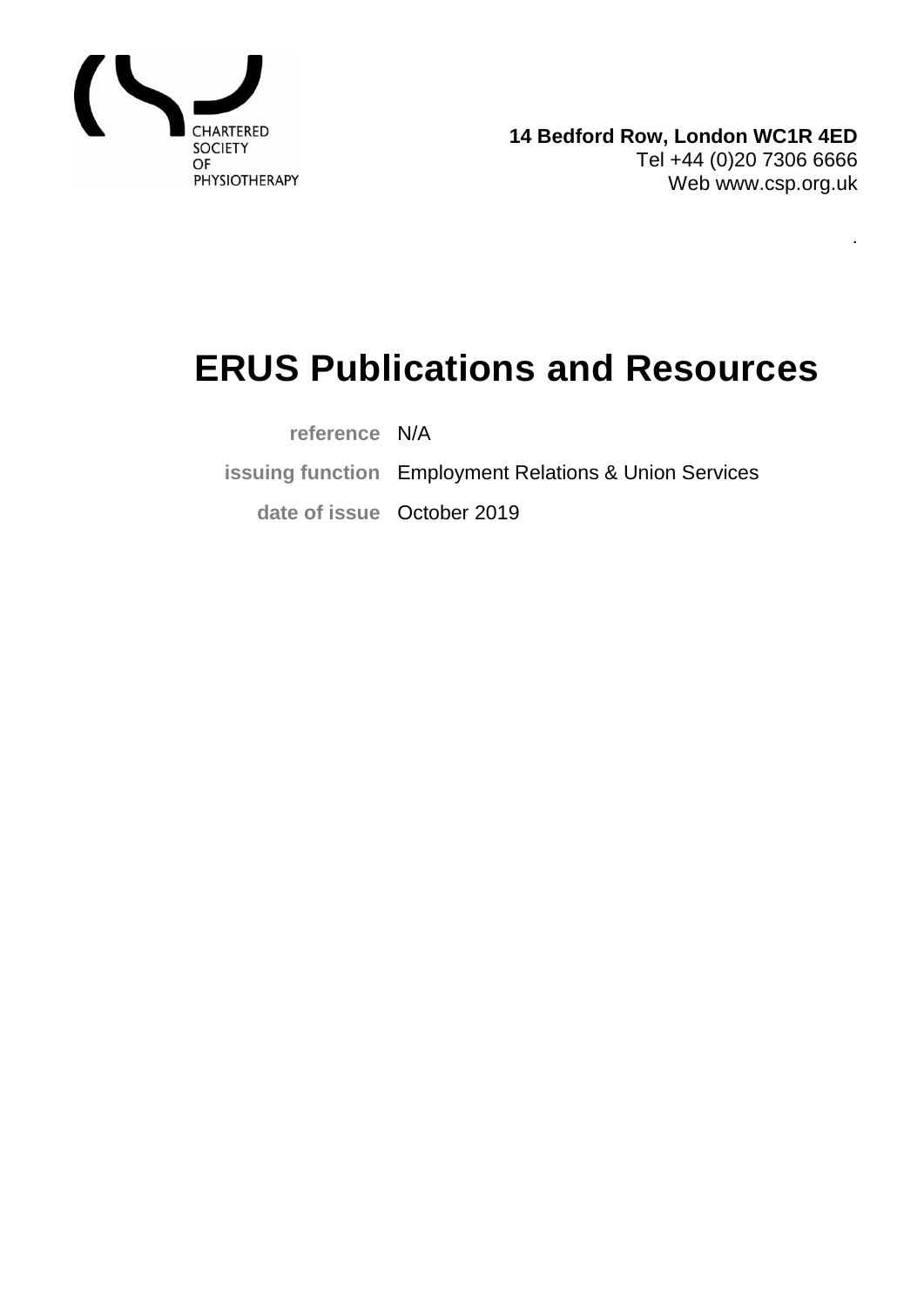

## **ERUS Publications and Resources**

| <b>GENERAL PUBLICATION AND RESOURCE PAPERS</b>                                                      |                                                                                     |                                     |
|-----------------------------------------------------------------------------------------------------|-------------------------------------------------------------------------------------|-------------------------------------|
| <b>Publication and Resource Title</b>                                                               | <b>Information</b><br>Papers (IP) and<br><b>Member Advice</b><br><b>Sheet (MAS)</b> | <b>Last Reviewed</b><br><b>Date</b> |
| <b>Adoption Leave and Pay</b>                                                                       | ERUS IP 30                                                                          | February 2017                       |
| <b>Advantages and Disadvantages of Self-employed</b><br><b>Status</b>                               | ERUS IP 23                                                                          | December 2015                       |
| <b>Annual Leave, Long Service Leave, Public Holidays</b>                                            | ERUS IP 03                                                                          | February 2017                       |
| <b>Becoming a CSP Safety Rep</b>                                                                    | A4 Leaflet                                                                          | <b>July 2014</b>                    |
| <b>Becoming a CSP Steward</b>                                                                       | A4 Leaflet and<br><b>PowerPoint</b><br>presentation                                 | <b>July 2017</b>                    |
| <b>Bullying and Harassment Cases Representation CSP</b><br><b>Members</b>                           | ERUS IP 19                                                                          | February 2017                       |
| <b>Complaints Briefing</b>                                                                          | ERUS IP 58                                                                          | March 2017                          |
| <b>CSP Union Services to Members</b>                                                                | ERUS IP 45                                                                          | March 2017                          |
| <b>Disability Discrimination - The Law</b>                                                          | ERUS IP 37                                                                          | February 2017                       |
| <u> Flexible Working – Building a Better Balance – </u><br><b>Information Pack for CSP Stewards</b> | Printed pack                                                                        | <b>June 2017</b>                    |
| <b>Grievance Advice Sheet for Members</b>                                                           | <b>MAS 01</b>                                                                       | September 2016                      |
| <b>Guide to Supporting Patients Who have Experienced</b><br><b>Hate Crime</b>                       | <b>MAS 02</b>                                                                       | September 2017                      |
| <b>HCPC Investigations - A Member Guide</b>                                                         | ERUS IP 40                                                                          | October 2019                        |
| <b>Injuries at Work - Your Entitlements</b>                                                         | ERUS IP 12                                                                          | March 2017                          |
| <b>Maternity Leave and Pay</b>                                                                      | ERUS IP 08                                                                          | May 2012                            |
| <b>Mileage Payments and Tax Relief</b>                                                              | ERUS IP 60                                                                          | October 2015                        |
| <b>Negotiating Pay</b>                                                                              | ERUS IP 49                                                                          | <b>June 2009</b>                    |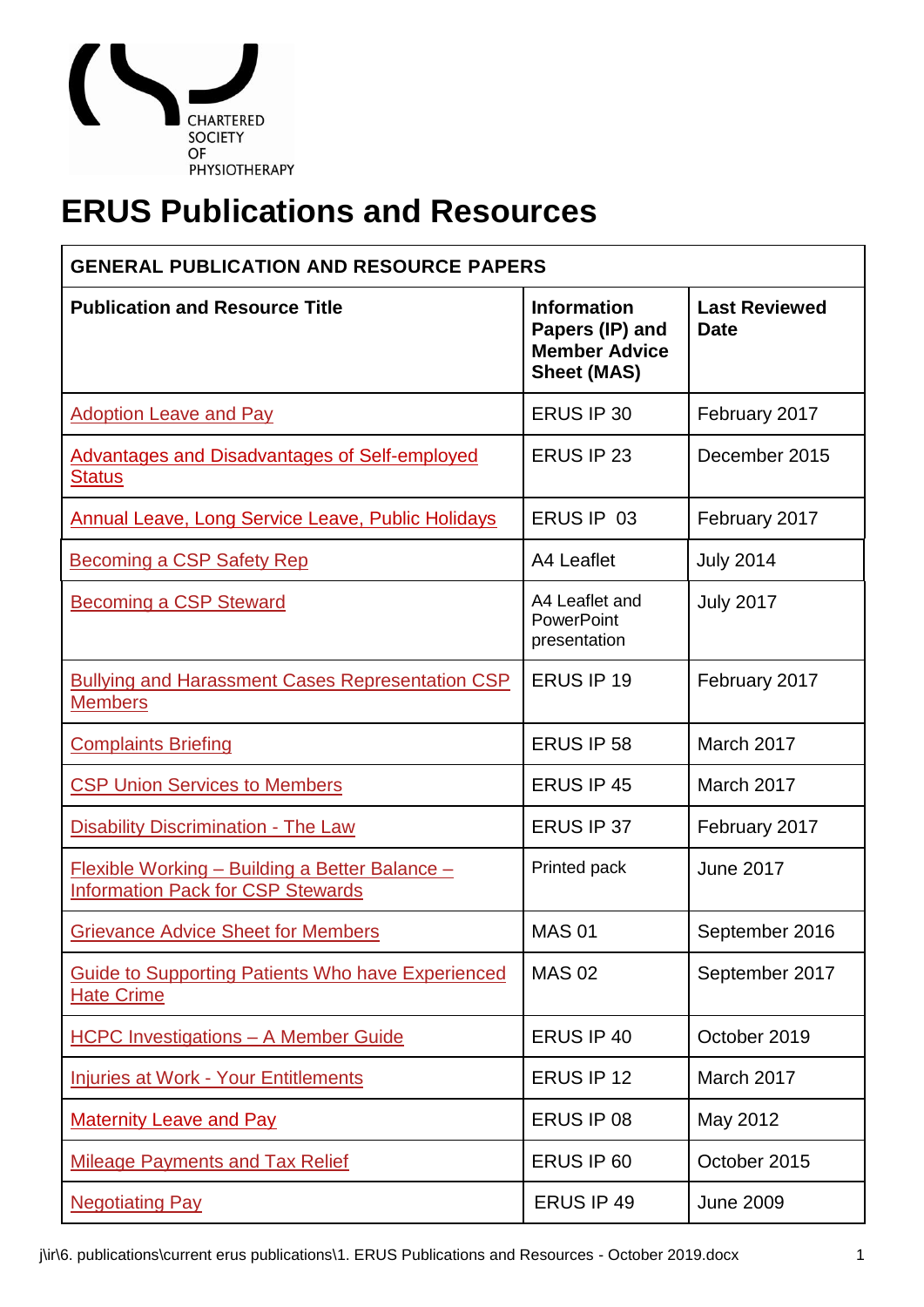

| <b>Publication and Resource Title</b>                                                                                                                | <b>Information</b><br>Papers (IP) and<br><b>Member Advice</b><br><b>Sheet (MAS)</b> | <b>Last Reviewed</b><br><b>Date</b> |
|------------------------------------------------------------------------------------------------------------------------------------------------------|-------------------------------------------------------------------------------------|-------------------------------------|
| <b>Newly Qualified Physiotherapists: A Guide to your</b><br><b>First Employment</b>                                                                  | ERUS IP 69                                                                          | March 2017                          |
| <b>NHS Pay Scales for England, Northern Ireland,</b><br>Scotland and Wales - April 2017                                                              | ERUS IP 74                                                                          | April 2017                          |
| Non NHS Survey Terms and Conditions Employment                                                                                                       | ERUS IP 50                                                                          | November 2013                       |
| <b>Overpayments and Deductions</b>                                                                                                                   | ERUS IP 25                                                                          | <b>June 2017</b>                    |
| <b>Overtime Unsocial Hours and Emergency Duty</b><br><b>Working</b>                                                                                  | ERUS IP 02                                                                          | February 2017                       |
| <b>Parental Leave</b>                                                                                                                                | ERUS IP 16                                                                          | March 2017                          |
| <b>Part Timers Rights</b>                                                                                                                            | ERUS IP 15                                                                          | <b>June 2017</b>                    |
| <b>Paternity Leave and Pay</b>                                                                                                                       | ERUS IP 29                                                                          | March 2017                          |
| <b>Pensions for NHS Employers</b>                                                                                                                    |                                                                                     | September 2018                      |
| <b>Physiotherapy Treatment Transgender Patients</b>                                                                                                  |                                                                                     | April 2017                          |
| <b>Pinpoint the Pressure Campaign</b>                                                                                                                |                                                                                     | November 2016                       |
| <b>Redundancy Guide Law and NHS Provisions</b>                                                                                                       | ERUS IP 05                                                                          | March 2017                          |
| <b>Religion or Belief Equality Legislation</b>                                                                                                       | ERUS IP 22                                                                          | February 2017                       |
| <b>Seven Day Physiotherapy Services: Meeting the</b><br>Challenge - to be read in conjunction with the Seven<br>Day and Extended Hours Resource pack | <b>ERUS IP71</b>                                                                    | March 2017                          |
| <b>Sexual Orientation Equality Legislation</b>                                                                                                       | ERUS IP 33                                                                          | February 2017                       |
| <b>Sickness Payments</b>                                                                                                                             | ERUS IP 09                                                                          | <b>June 2017</b>                    |
| <b>Small Claims Court</b>                                                                                                                            | ERUS IP 73                                                                          | <b>June 2017</b>                    |
| <b>TUPE</b> – Transfers of Undertaking Regulations in<br><b>England, Scotland and Wales</b>                                                          | ERUS IP 10                                                                          | February 2017                       |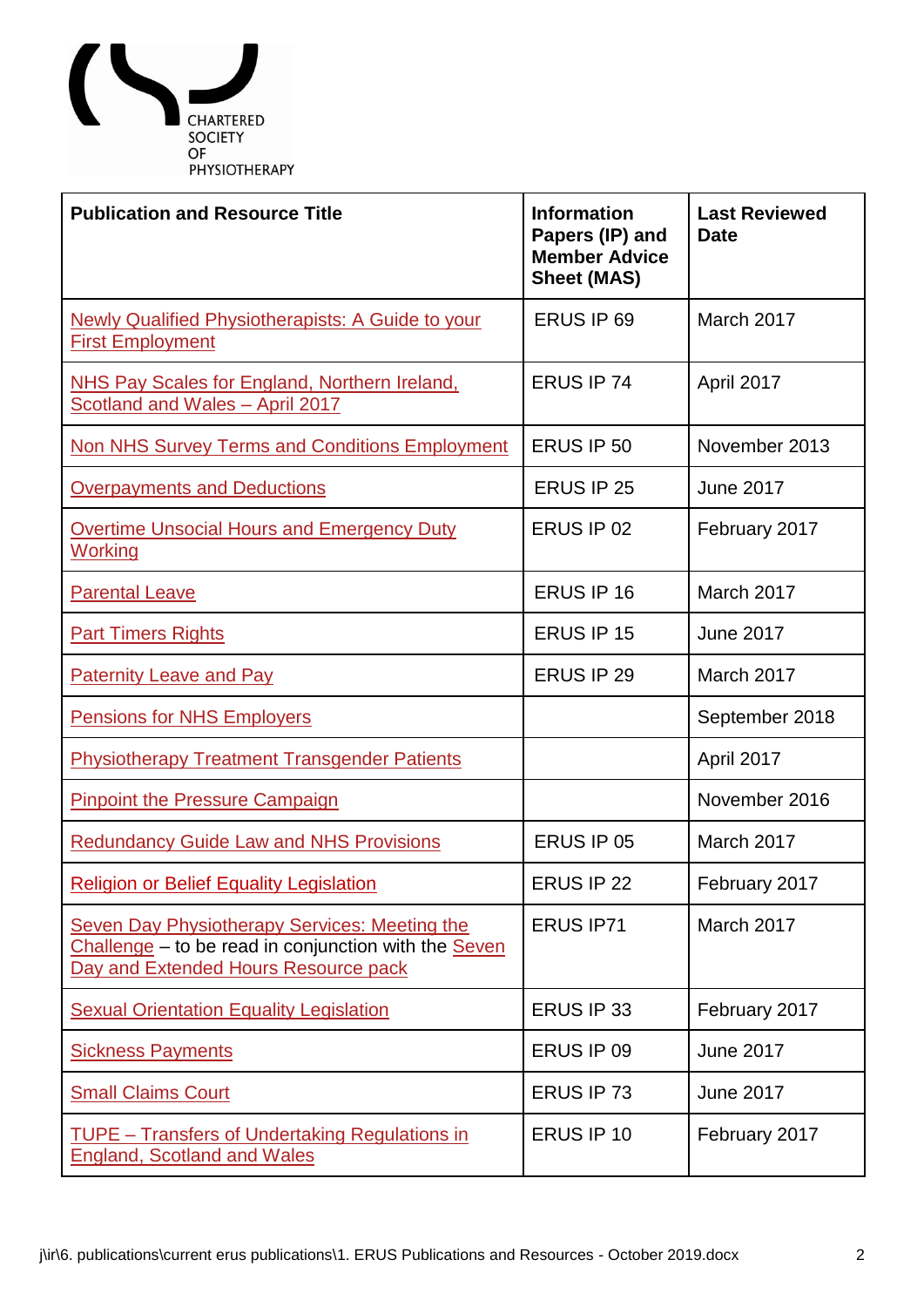

| <b>Publication and Resource Title</b>                                                                                                                                                                                                                                                                                                                                                                              | <b>Information</b><br>Papers (IP) and<br><b>Member Advice</b><br><b>Sheet (MAS)</b> | <b>Last Reviewed</b><br><b>Date</b> |
|--------------------------------------------------------------------------------------------------------------------------------------------------------------------------------------------------------------------------------------------------------------------------------------------------------------------------------------------------------------------------------------------------------------------|-------------------------------------------------------------------------------------|-------------------------------------|
| <b>TUPE - The Transfer of Undertakings (Protection of</b><br><b>Employment) Regulations in Northern Ireland</b>                                                                                                                                                                                                                                                                                                    | <b>ERUS IP72</b>                                                                    | March 2017                          |
| <b>Working Abroad: Guidance to CSP Members</b><br>(temporarily out of print)                                                                                                                                                                                                                                                                                                                                       | ERUS IP 44                                                                          | <b>June 2003</b>                    |
| <b>Working Time Regulations</b>                                                                                                                                                                                                                                                                                                                                                                                    | ERUS IP 36                                                                          | April 2013                          |
| A Quick Guide to Time Off and Facilities<br>Resource Sheet 1 – What is time Off and Facilities<br><b>Resource Sheet 2: Time Off and Facilities</b><br><b>Resource Sheet 3: Time Off and Facilities</b><br><b>Agreements</b><br><b>Resource Sheet 4: Freedom of Information Act</b><br><b>Resource Sheet 5: Benefits to your Employer</b><br>Resource Sheet 6: Making the most of Time Off and<br><b>Facilities</b> | <b>Resource Sheets</b>                                                              | December 2015                       |
| Do you Know How Safety Reps Can Help: Advice for<br><b>Members</b>                                                                                                                                                                                                                                                                                                                                                 | Poster                                                                              | April 2017                          |
| <b>Equality &amp; Diversity Toolkit</b>                                                                                                                                                                                                                                                                                                                                                                            | Handbook                                                                            | Updated Jan 2012                    |
| <b>Seven Day Working Resource Pack (this replaces</b><br>ERUS IP04). To be read in conjunction with Seven<br>Day Physiotherapy Services: Meeting the Challenge                                                                                                                                                                                                                                                     | Leaflets                                                                            | May 2017                            |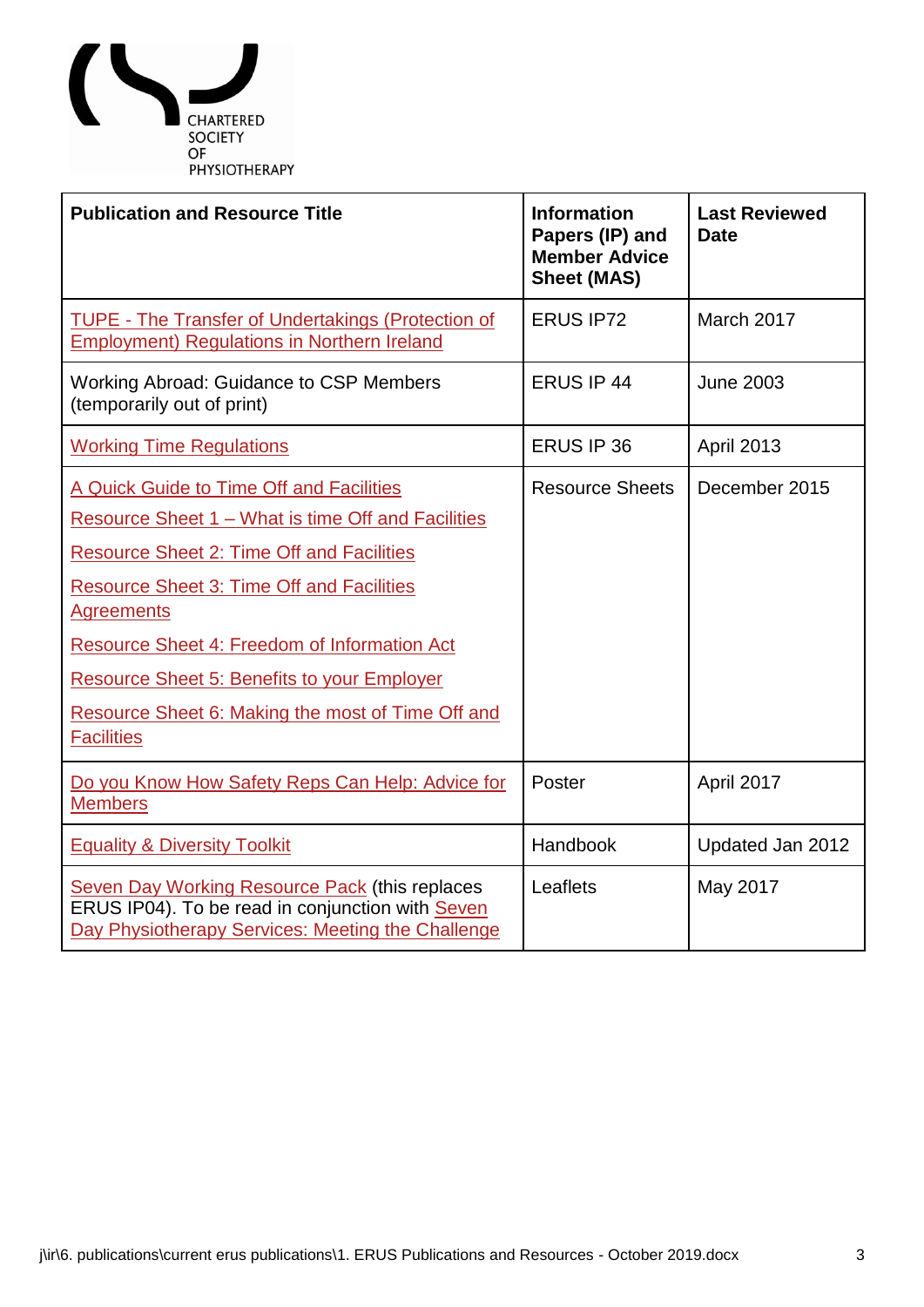

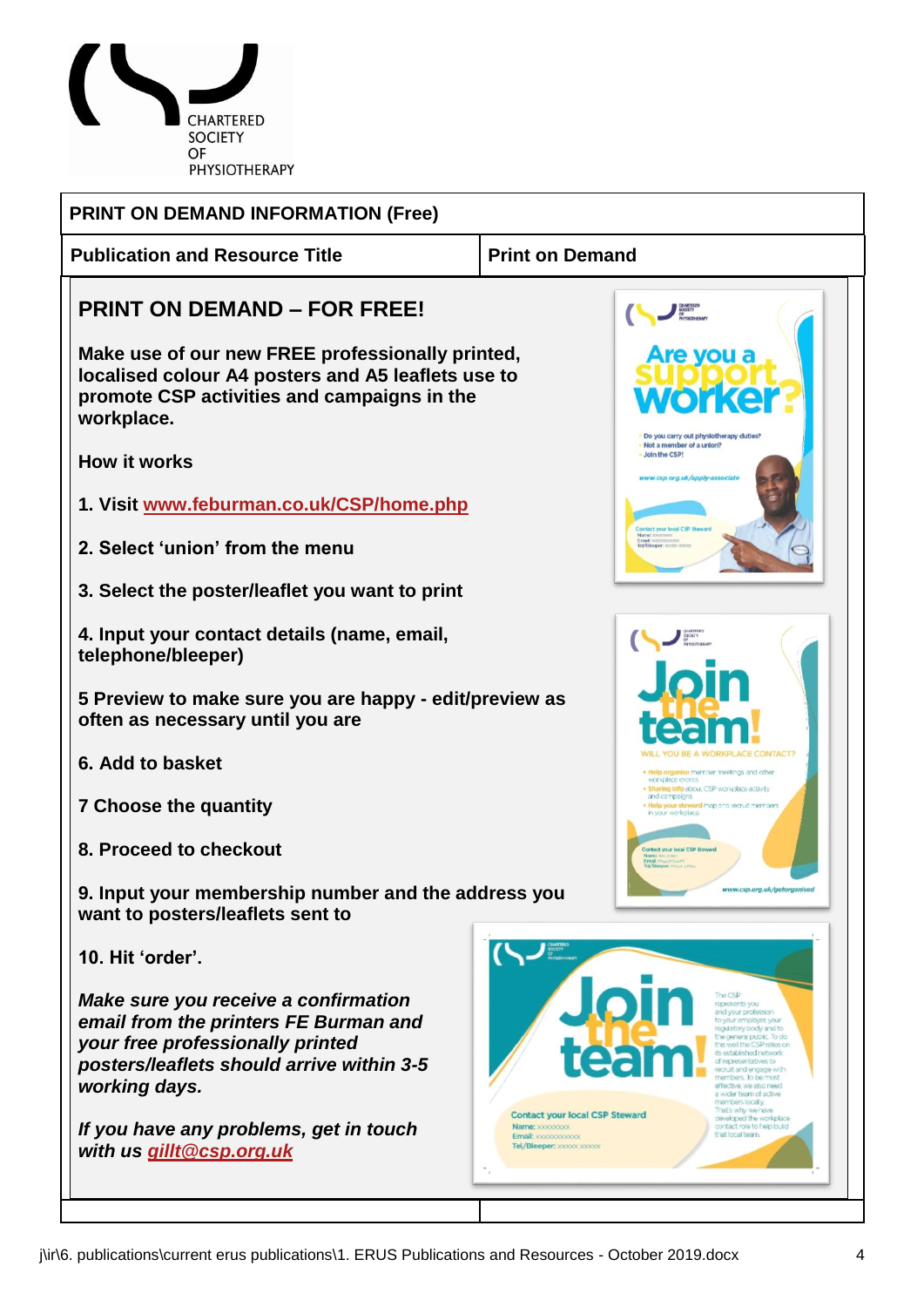

| <b>PRINT ON DEMAND INFORMATION (Free)</b>                    |                                                                   |  |
|--------------------------------------------------------------|-------------------------------------------------------------------|--|
| <b>Publication and Resource Title</b>                        | <b>Print on Demand</b>                                            |  |
| 90% of UK Registered Physiotherapists Join the<br><b>CSP</b> | A4 Poster<br>https://www.feburman.co.uk/CSP/union.php             |  |
| Are you a Support Worker?                                    | A4 Poster<br>https://www.feburman.co.uk/CSP/union.php             |  |
| Join the Team                                                | A5 double-sided flyer<br>https://www.feburman.co.uk/CSP/union.php |  |
| Join the Team                                                | A4 Poster<br>https://www.feburman.co.uk/CSP/union.php             |  |
| How can your Safety Rep Help?                                | A5 double-sided flyer<br>https://www.feburman.co.uk/CSP/union.php |  |
| Have your Say on Pay                                         | A4 Poster<br>https://www.feburman.co.uk/CSP/union.php             |  |
| Need Help at Work?                                           | A4 Poster<br>https://www.feburman.co.uk/CSP/union.php             |  |
| <b>Look After Yourself</b>                                   | A4 Poster<br>https://www.feburman.co.uk/CSP/union.php             |  |
| <b>Take Control of Workloads</b>                             | A4 Poster<br>https://www.feburman.co.uk/CSP/union.php             |  |
| <b>Build a Better Balance</b>                                | A4 Poster<br>https://www.feburman.co.uk/CSP/union.php             |  |
| <b>Take Control of Workloads</b>                             | A <sub>3</sub> Poster<br>https://www.feburman.co.uk/CSP/union.php |  |
| Have your Say on Pay                                         | A3 Poster<br>https://www.feburman.co.uk/CSP/union.php             |  |
| Need Help at Work?                                           | A3 Poster<br>https://www.feburman.co.uk/CSP/union.php             |  |
| <b>Look After Yourself</b>                                   | A3 Poster<br>https://www.feburman.co.uk/CSP/union.php             |  |
| <b>Build a Better Balance</b>                                | A3 Poster<br>https://www.feburman.co.uk/CSP/union.php             |  |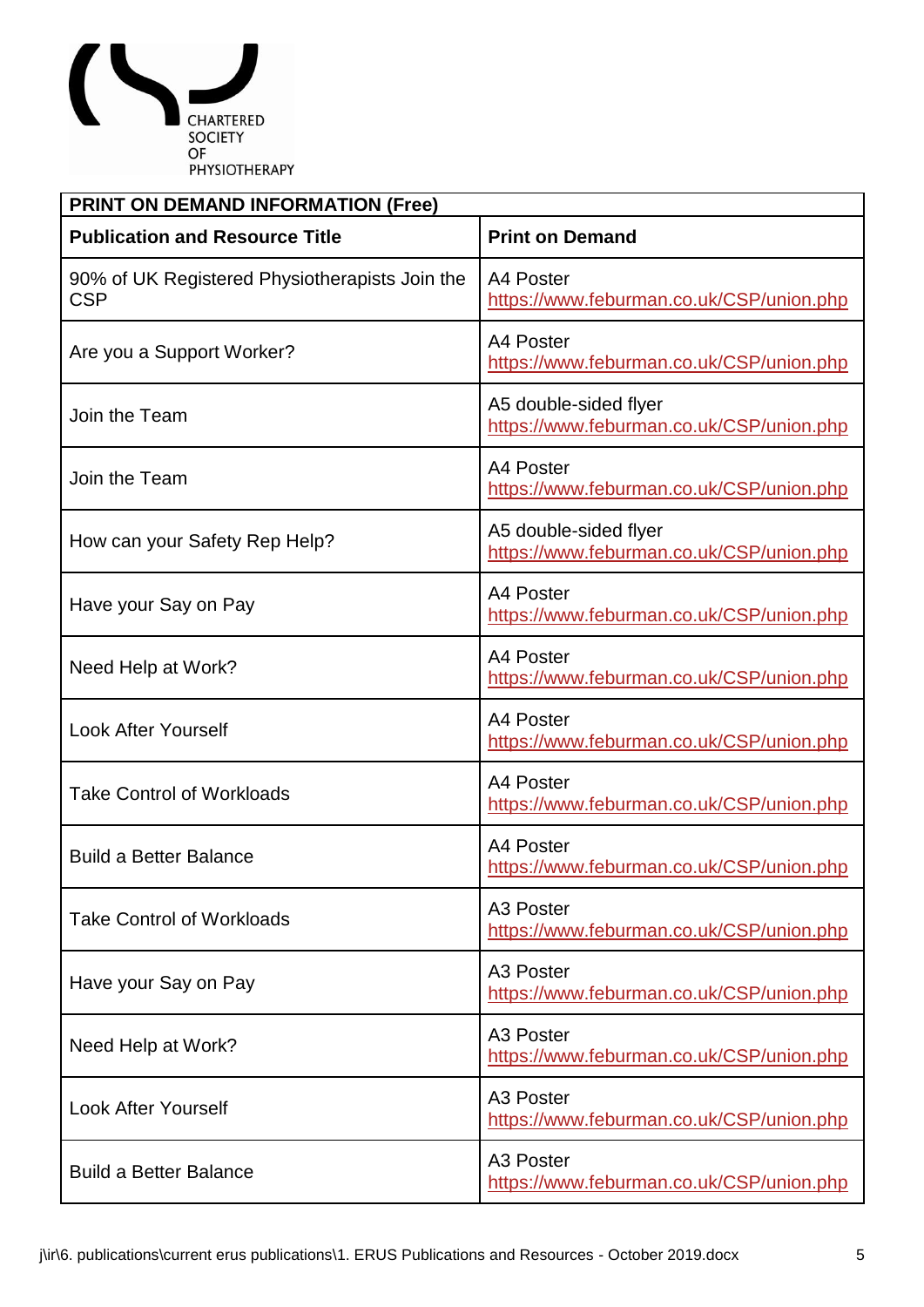

| <b>INFORMATION FOR STEWARDS</b>                                                    |                                                                                     |                                     |
|------------------------------------------------------------------------------------|-------------------------------------------------------------------------------------|-------------------------------------|
| <b>Publication and Resource Title</b>                                              | <b>Information</b><br>Papers (IP) and<br><b>Member Advice</b><br><b>Sheet (MAS)</b> | <b>Last Reviewed</b><br><b>Date</b> |
| <b>Advice for Stewards: Consultation and Organisational</b><br><b>Change</b>       | AS06                                                                                | <b>July 2016</b>                    |
| <b>Advice for Stewards: Do You Know How Safety Reps</b><br>Can Help You?           | Poster                                                                              | May 2011                            |
| <b>Advice for Stewards: On Call FAQs for Stewards</b>                              | <b>AS07</b>                                                                         | August 2016                         |
| <b>Advice for Stewards: Reasons to Recruit</b>                                     | AS09                                                                                | May 2018                            |
| <b>Advice for Stewards: Representing Members:</b><br><b>Sickness Absence Cases</b> | <b>AS08</b>                                                                         | January 2018                        |
| <b>CSP Representative Election Policy</b>                                          | ERUS IP 62                                                                          | <b>July 2013</b>                    |
| <b>Pinpoint the Pressure Campaign</b>                                              |                                                                                     | November 2016                       |
| <b>Stewards Handbook</b>                                                           | Green A5<br>Handbook                                                                | August 2016                         |
| <b>Top Tips for Stewards</b>                                                       | A4 information<br>paper                                                             |                                     |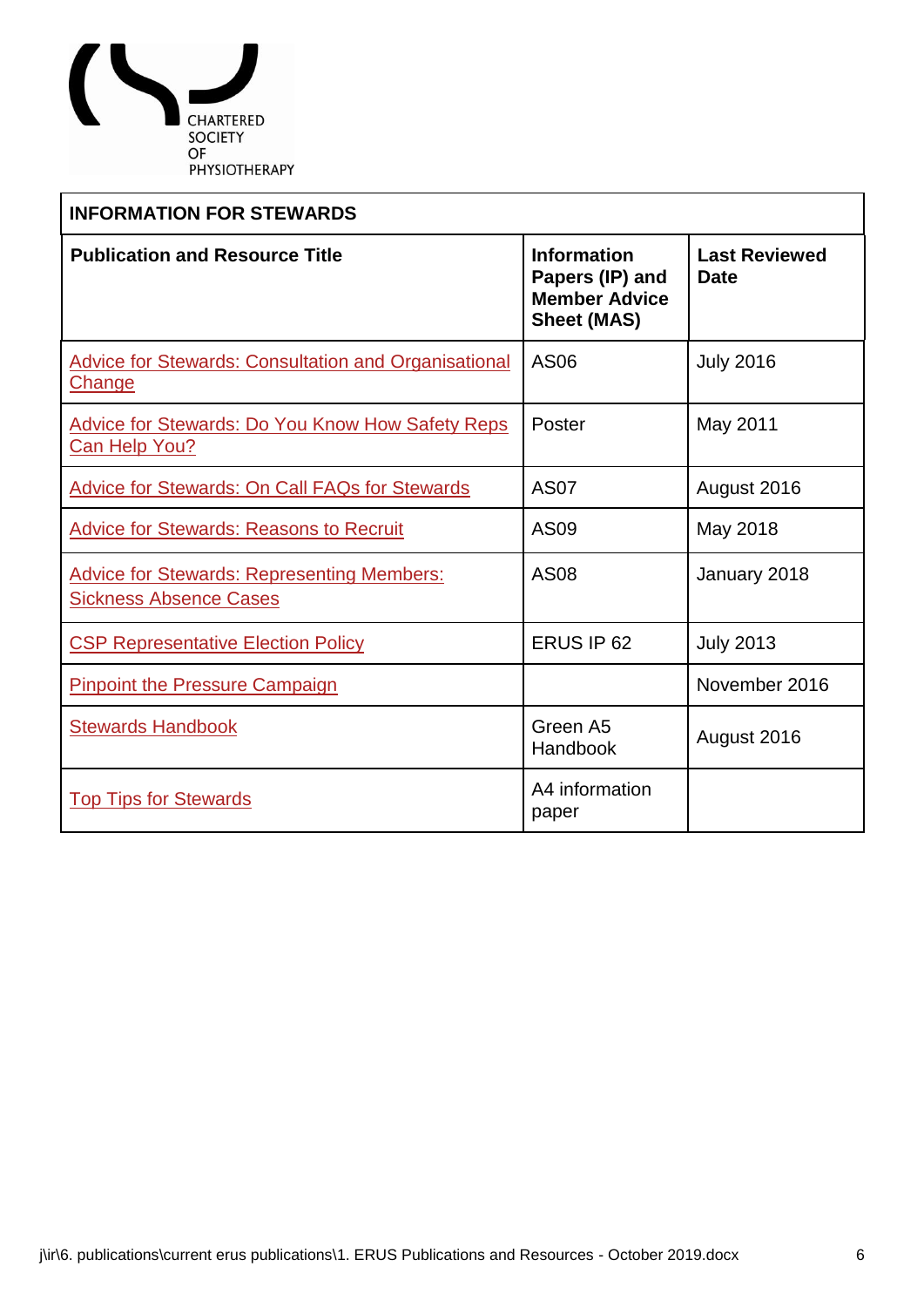

| <b>HEALTH AND SAFETY INFORMATION PAPERS</b>                                                                                                                                          |                                                                                     |                                     |
|--------------------------------------------------------------------------------------------------------------------------------------------------------------------------------------|-------------------------------------------------------------------------------------|-------------------------------------|
| <b>Publication Title</b>                                                                                                                                                             | <b>Information</b><br>Papers (IP) and<br><b>Member Advice</b><br><b>Sheet (MAS)</b> | <b>Last Reviewed</b><br><b>Date</b> |
| <b>Bullying at Work</b>                                                                                                                                                              | <b>H&amp;S 05</b>                                                                   | March 2011                          |
| <b>CSP Health &amp; Safety Inspection Checklist</b>                                                                                                                                  | <b>H&amp;S 15</b>                                                                   | <b>June 2016</b>                    |
| <b>Personal Safety for Lone Workers</b>                                                                                                                                              | <b>H&amp;S 07</b>                                                                   | <b>March 2009</b>                   |
| <b>Risk Assessment</b>                                                                                                                                                               | <b>H&amp;S 03</b>                                                                   | <b>March 2008</b>                   |
| <b>Sickness Absence Policies</b>                                                                                                                                                     | <b>H&amp;S 10</b>                                                                   | September 2008                      |
| <b>Stress at Work Advice Sheets 1-6:</b><br>Demands of the Job<br><b>Dealing with Change</b><br><b>Role Conflict</b><br><b>Support</b><br><b>Bullying</b><br><b>Work Environment</b> |                                                                                     | February 2017                       |
| <b>Work Related Musculoskeletal Disorders</b>                                                                                                                                        | <b>H&amp;S 11</b>                                                                   | August 2005                         |
| <b>Work-related Musculoskeletal Disorders affecting</b><br>CSP members booklet only available to purchase                                                                            |                                                                                     |                                     |
| <b>Workplace Stress</b>                                                                                                                                                              | <b>H&amp;S 01</b>                                                                   | February 2009                       |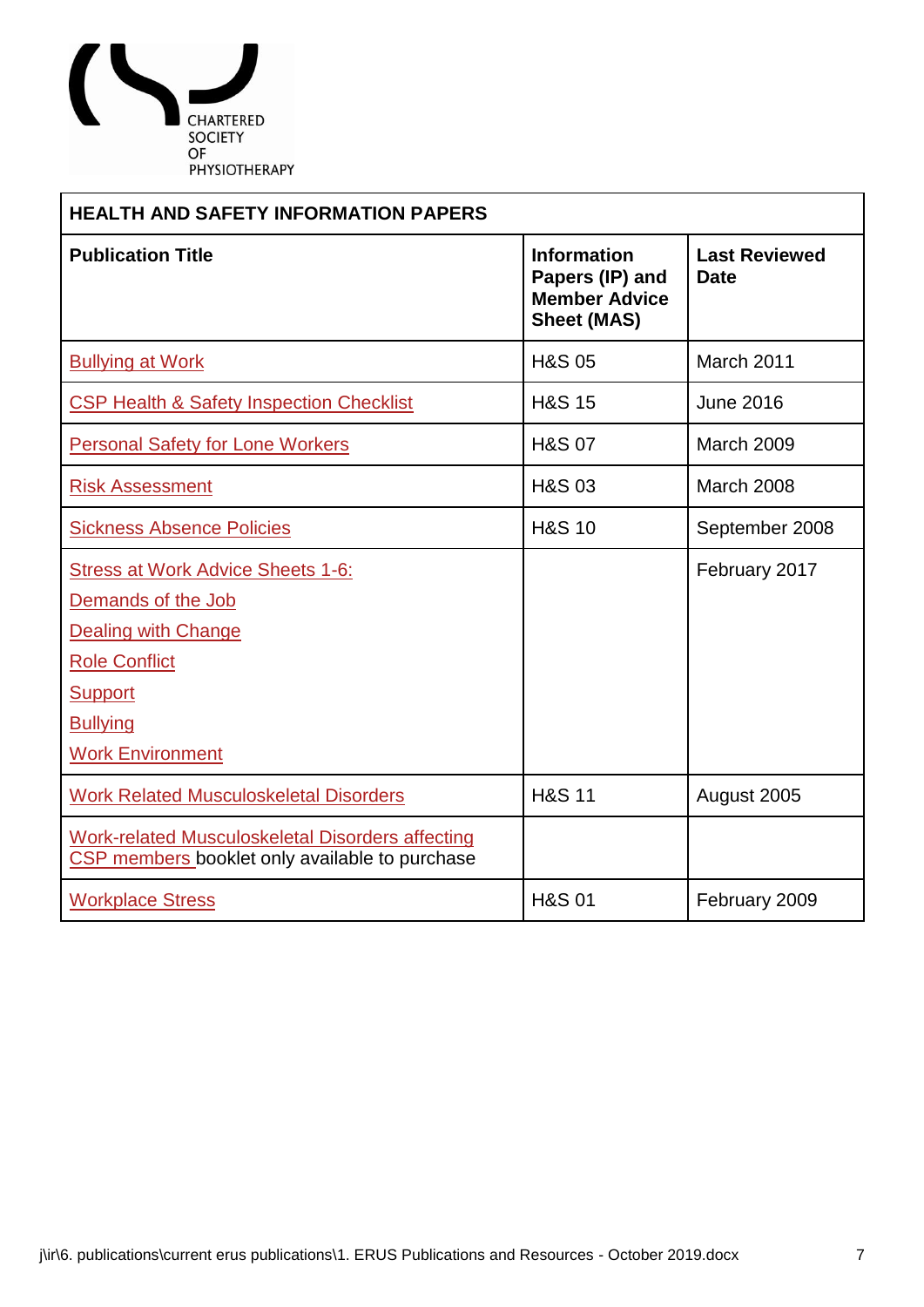

| <b>HEALTH AND SAFETY INFORMATION PAPERS</b>                                                                                                                                                                                                                                                                 |                                                                                     |                                     |
|-------------------------------------------------------------------------------------------------------------------------------------------------------------------------------------------------------------------------------------------------------------------------------------------------------------|-------------------------------------------------------------------------------------|-------------------------------------|
| <b>Publication and Resource Title</b>                                                                                                                                                                                                                                                                       | <b>Information</b><br>Papers (IP) and<br><b>Member Advice</b><br><b>Sheet (MAS)</b> | <b>Last Reviewed</b><br><b>Date</b> |
| <b>Chronic Fatigue Syndrome Advice Sheet</b>                                                                                                                                                                                                                                                                |                                                                                     | November 2008                       |
| <b>Display Screen Equipment Advice Sheet</b>                                                                                                                                                                                                                                                                |                                                                                     | <b>June 2009</b>                    |
| Do You Know How Safety Reps Can Help? Managers<br><b>Advice Sheet</b>                                                                                                                                                                                                                                       |                                                                                     | May 2011                            |
| <b>Hazards Checklist for Pregnant Mothers Advice Sheet</b>                                                                                                                                                                                                                                                  |                                                                                     | <b>July 2016</b>                    |
| <b>Health, Safety and Change</b><br><b>Impact of Change on Health, Safety and Wellbeing</b><br><b>Change and Health and Safety Law</b><br><b>Risk Assessment and Change</b><br><b>Safety Reps and Change: What Safety Reps Can Do</b>                                                                       |                                                                                     | October 2014                        |
| <b>Repetitive Strain Injuries</b>                                                                                                                                                                                                                                                                           | Poster                                                                              |                                     |
| <b>Stress At Work - Tackling Stress, What CSP Safety</b><br><b>Reps Can Do</b>                                                                                                                                                                                                                              |                                                                                     | <b>June 2009</b>                    |
| <b>Supporting Members with Mental Health Problems</b><br><b>Advice Sheets</b><br><b>The Role of Occupational Health</b><br><b>Employers Responsibilities for Staff with Mental</b><br><b>Health Problems</b><br><b>Taking Action to Improve Support for Members with</b><br><b>Mental Health Conditions</b> |                                                                                     | October 2014                        |
| <b>Temperature Control in the Workplace Advice Sheet</b>                                                                                                                                                                                                                                                    |                                                                                     | August 2009                         |